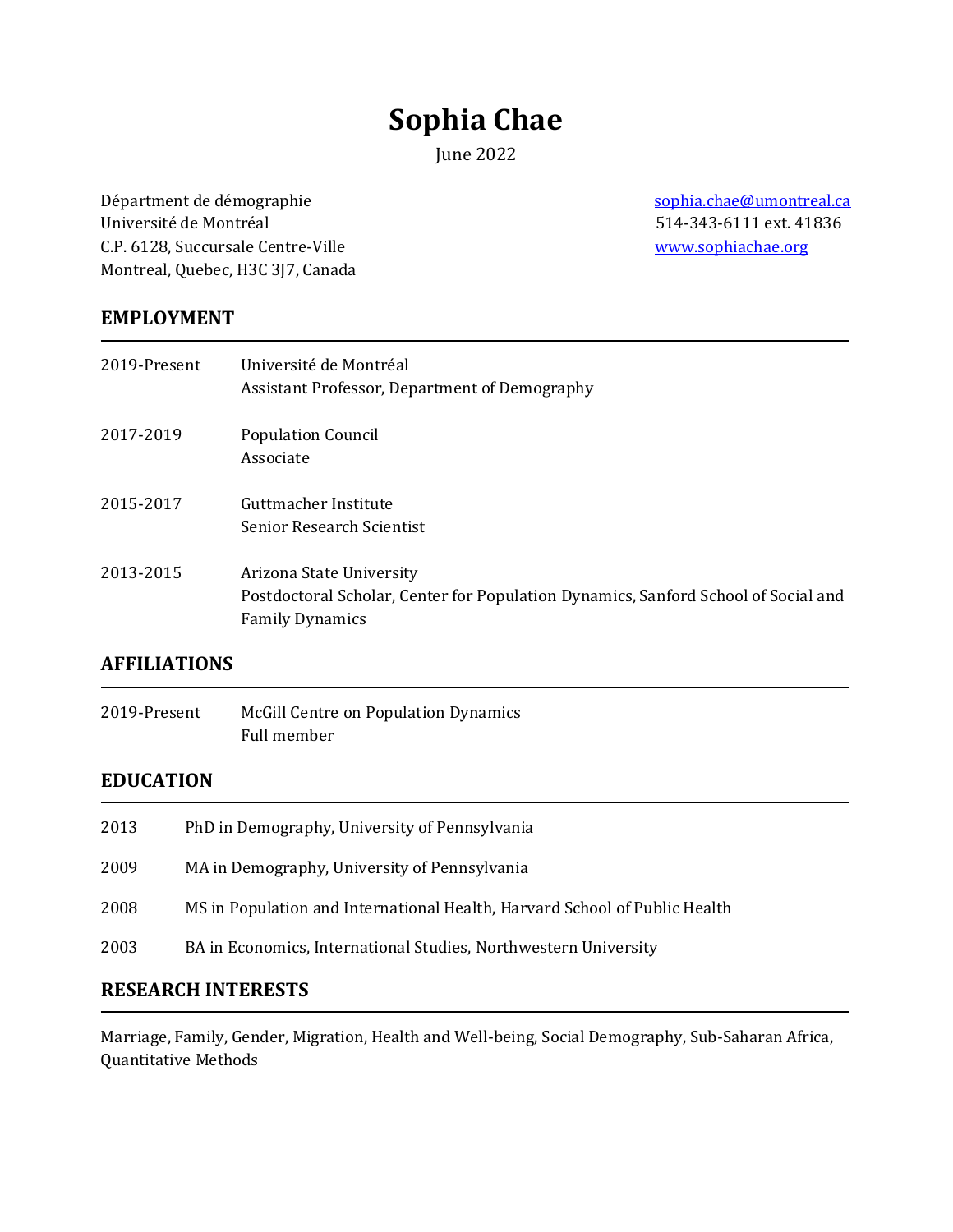### **PEER-REVIEWED PUBLICATIONS**

- **Chae, Sophia**, Victor Agadjanian, and Sarah R. Hayford. 2021. "Bridewealth marriage in the 21st century: A case study from rural Mozambique." *Journal of Marriage and Family*. 83(2): 409-427.
- **Chae, Sophia**, Nicole Haberland, Katharine McCarthy, Ann Weber, Gary L. Darmstadt, and Thoai D. Ngo. 2020. "The influence of schooling on the stability and mutability of gender attitudes: Findings from a longitudinal study of adolescent girls in Zambia." *Journal of Adolescent Health*. 66: S25-S33.
- **Chae, Sophia** and Jennifer E. Glick. 2019. "Educational selectivity of migrants and current school enrollment of children left-behind: Analyses in three African countries." *International Migration Review*. 53(3): 736-769.
- Weber, Ann M., Benjamino Cislaghi, Valerie Meausoone, Safa Abdalla, Iván Mejía-Guevara, Pooja Loftus, Emma Hallgren, Ilana Seff, Lindsay Stark, Cesar G. Victora, Romina Buffarini, Aluísio J. D. Barros, Benjamin W. Domingue, Devika Bhushan, Ribhav Gupta, Jason M. Nagata, Holly B. Shakya, Linda M Richter, Shane A. Norris, Thoai D. Ngo, **Sophia Chae**, Nicole Haberland, Katharine McCarthy, Mark R. Cullen, and Gary L. Darmstadt. 2019. "Gender norms and health: Insights from global survey data." *The Lancet*. 393:2455-68.
- Bankole, Akinrinola, Patrick Kayembe, **Sophia Chae**, Onikepe Owolabi, Jesse Philbin, and Crispin Mabika. 2018. "The severity and management of complications among postabortion patients treated in Kinshasa health facilities." *International Perspectives on Sexual and Reproductive Health* 44(1):1-9.
- An, Danming, Natalie D. Eggum-Wilkens, **Sophia Chae**, Sarah R. Hayford, Scott T. Yabiku, Jennifer E. Glick, and Linlin Zhang. 2018. "Adults' conceptualizations of children's social competence in Nepal and Malawi." *Psychology and Developing Societies* 30(1):1-23.
- **Chae, Sophia**, Patrick Kayembe, Jesse Philbin, Crispin Mabika, and Akinrinola Bankole. 2017. "The incidence of induced abortion in Kinshasa, Democratic Republic of Congo, 2016." *PLOS ONE* 12(10): e0184389.
- Frye, Margaret and **Sophia Chae**. 2017. "Physical attractiveness and women's HIV risk in rural Malawi." *Demographic Research* 37(10): 251-294.
	- Recipient of *Demographic Research*'s Editor's Choice award
- **Chae, Sophia**, Sheila Desai, Marjorie Crowell, and Gilda Sedgh. 2017. "Reasons why women have induced abortions: A synthesis of findings from 14 Countries." *Contraception* 96(4): 233-241.
- **Chae, Sophia**, Sheila Desai, Marjorie Crowell, Gilda Sedgh, and Susheela Singh. 2017. "Characteristics of women obtaining induced abortions in selected low- and middle-income countries." *PLOS ONE* 12(3): e0172976.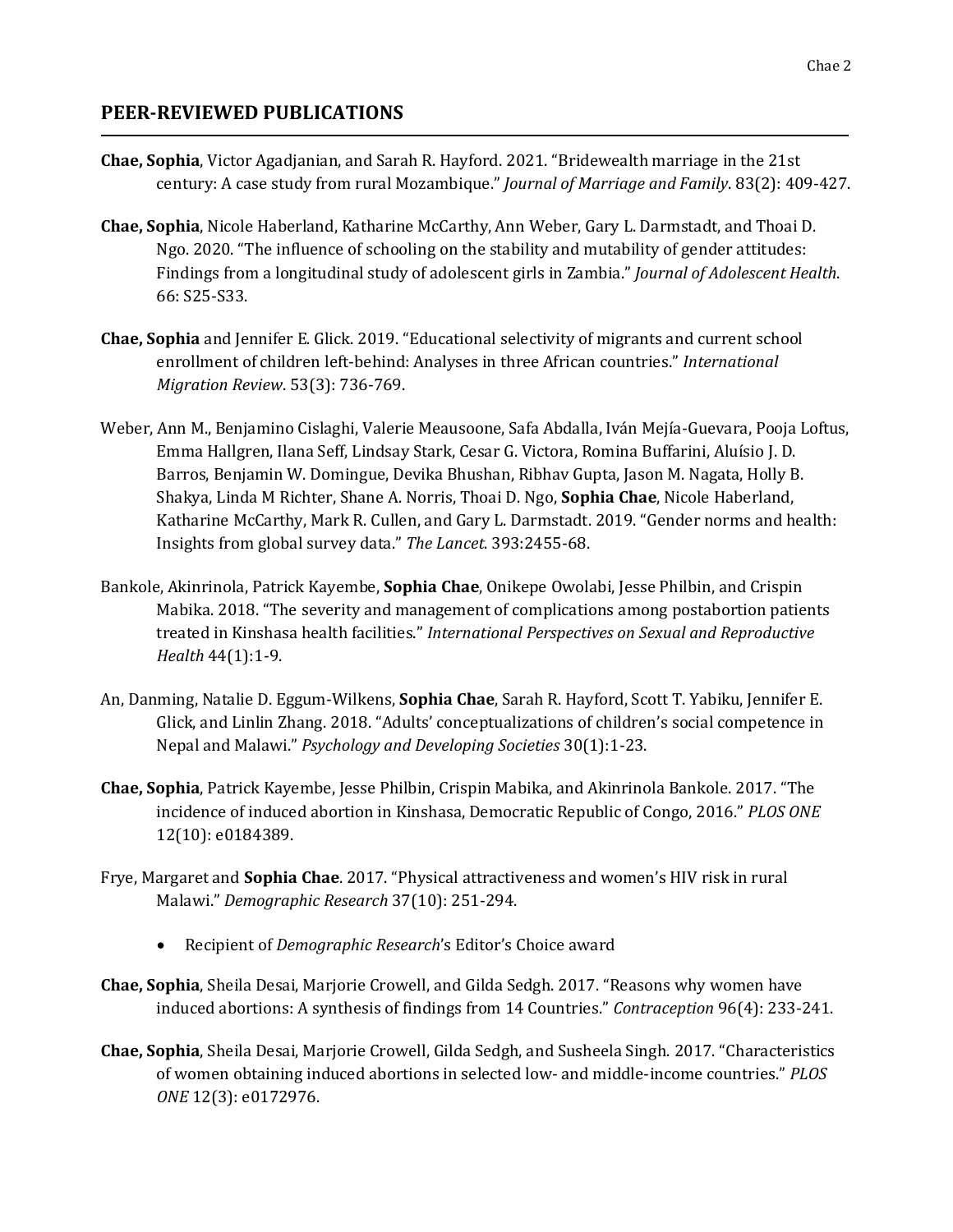- **Chae, Sophia**. 2016. "Parental divorce and children's schooling in rural Malawi." *Demography* 53(6): 1743-1770.
- **Chae, Sophia**, Sarah R. Hayford, and Victor Agadjanian. 2016. "Father's labor migration and leaving the parental home in rural Mozambique." *Journal of Marriage and Family* 78(4): 1047-1062.
- **Chae, Sophia**. 2016. "Forgotten marriages? Measuring the reliability of marriage histories." *Demographic Research* 34(19): 525-562.
- **Chae, Sophia**. 2013. "Timing of orphanhood, early sexual debut, and early marriage in four Sub-Saharan African Countries." *Studies in Family Planning* 44(2): 123-146*.*

## **MANUSCRIPTS UNDER REVIEW OR IN PROGRESS**

- **Chae, Sophia** and Victor Agadjanian. "Transformation of polygyny in sub-Saharan Africa: A crossnational analysis of changing prevalence and characteristics." (revise and resubmit at *Population and Development Review*)
- Agadjanian, Victor and **Sophia Chae**. "Men's migration, marital trajectories, and women's well-being in rural Mozambique." (under review)
- **Chae, Sophia** and Victor Agadjanian. "Polygyny and fertility: Continuity or change in sub-Saharan Africa."
- **Chae, Sophia** and Victor Agadjanian. "The changing nature of polygynous unions in sub-Saharan Africa: Implications for women's empowerment and marital egalitarianism."
- **Chae, Sophia**, Jessie Pinchoff, Mark Montgomery. "Adolescent migration to urban areas and schooling in Africa and Asia."
- **Chae, Sophia**, Hans-Peter Kohler, and Iliana V. Kohler. "Intergenerational impact of aging on children's well-being."
- **Chae, Sophia** and Philip Anglewicz. "Marriage and health in rural Malawi."

#### **OTHER PUBLICATIONS**

- **Chae, Sophia** and Thoai D. Ngo. 2017. "The global state of evidence on interventions to prevent child marriage." *GIRL Center Research Brief No. 1*. New York: Population Council.
- **Chae, Sophia**, Vanessa Woog, Cyprien Zinsou, and Megan Wilson. 2015. "Barriers to women's contraceptive use in Benin." *In Brief*. New York: Guttmacher Institute.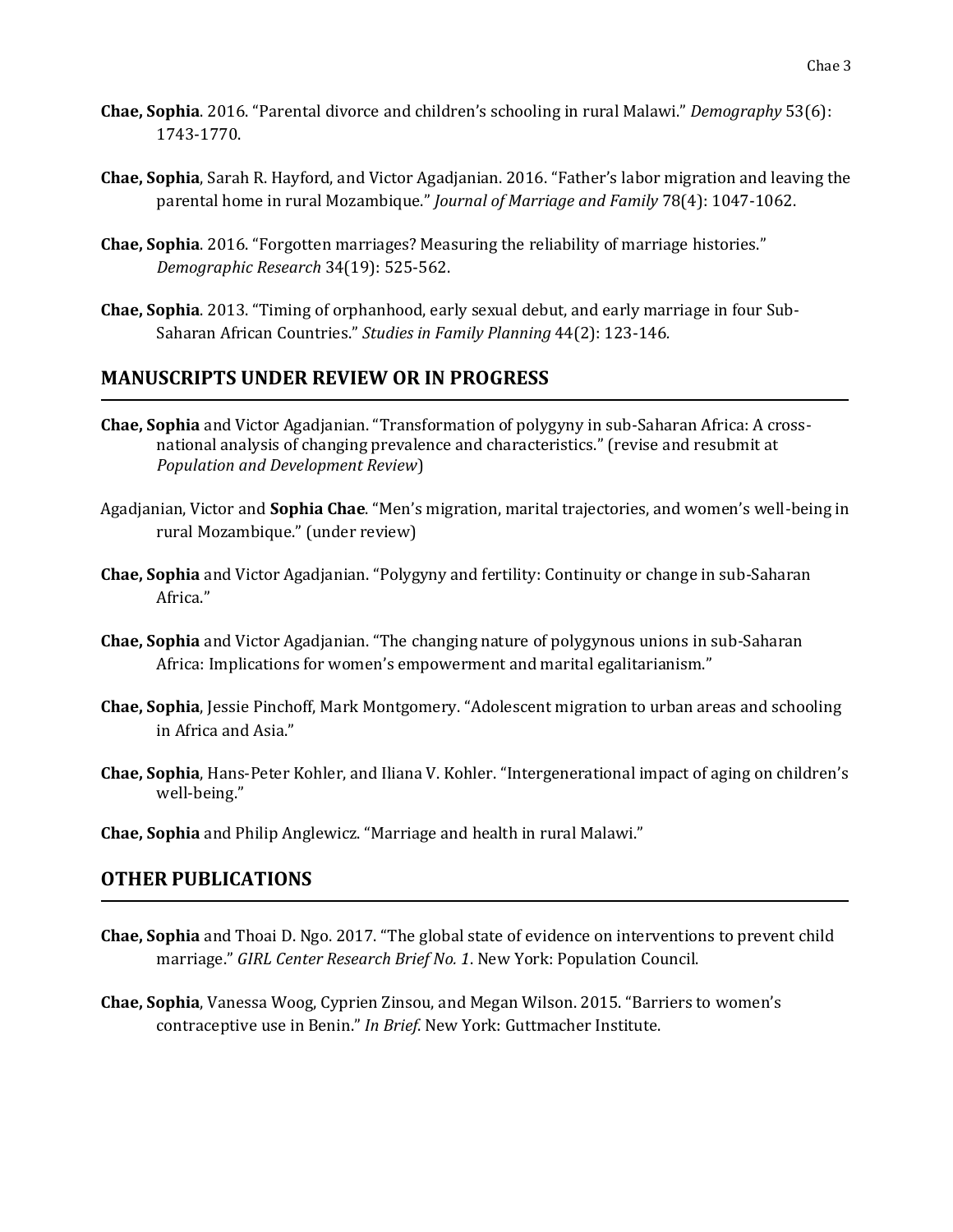## **GRANTS**

| Ongoing   |                                                                                                                                                                                                                                                                               |
|-----------|-------------------------------------------------------------------------------------------------------------------------------------------------------------------------------------------------------------------------------------------------------------------------------|
| 2021-2023 | Social Sciences & Humanities Research Council of Canada (SSHRC) Insight<br>Development Grant: $$49,886$ CAD ( $\sim $39,392$ USD)<br>Title: "Men's migration, social support, and women's health and well-being in three<br>diverse contexts"<br>Role: Principal Investigator |
| 2015-2022 | National Institutes of Health, NICHD, P01 HD080659: Approximately \$5 million USD<br>Title: "Family migration and early life outcomes",<br>Program Director: Jennifer Glick, Pennsylvania State University<br>Role: Consultant                                                |
| Completed |                                                                                                                                                                                                                                                                               |
| 2018-2019 | Title: "The influence of gender norms and attitudes on adolescent sexual and<br>reproductive health"<br><b>Funder: Gates Foundation</b><br>Role: Co-Principal Investigator (Co-PI)<br>Amount: \$70,000 USD                                                                    |

## **AWARDS AND FELLOWSHIPS**

| 2020, 2021 | Subvention d'échanges de connaissance (Travel award), Université de Montréal<br>Declined 2021 award<br>$\bullet$           |
|------------|----------------------------------------------------------------------------------------------------------------------------|
| 2012, 2013 | SAS Graduate Student Travel Award, SASGov Travel Fund Award, University of<br>Pennsylvania                                 |
| 2011, 2013 | GAPSA President's Travel Award, University of Pennsylvania                                                                 |
| 2009       | Health and Society in Africa Research Grant, University of Pennsylvania, Department of<br>History and Sociology of Science |
| 2008-2012  | NIH/NICHD T32 Training Grant Fellowship, University of Pennsylvania                                                        |

## **INVITED TALKS**

| 2019 | "Marriage and health in rural Malawi." Presented at the McGill Centre on Population                                                                                        |
|------|----------------------------------------------------------------------------------------------------------------------------------------------------------------------------|
|      | Dynamics Weekly Seminar, Montreal, Canada, October 30.                                                                                                                     |
| 2017 | "Democratizing data and research: How the GIRL Center's open data repository fosters<br>innovation and collaboration." Presented at a Sponsored Research Leader Session at |
|      | the International Union for the Scientific Study of Population Meeting, Cape Town,                                                                                         |
|      | South Africa, October 29-November 4.                                                                                                                                       |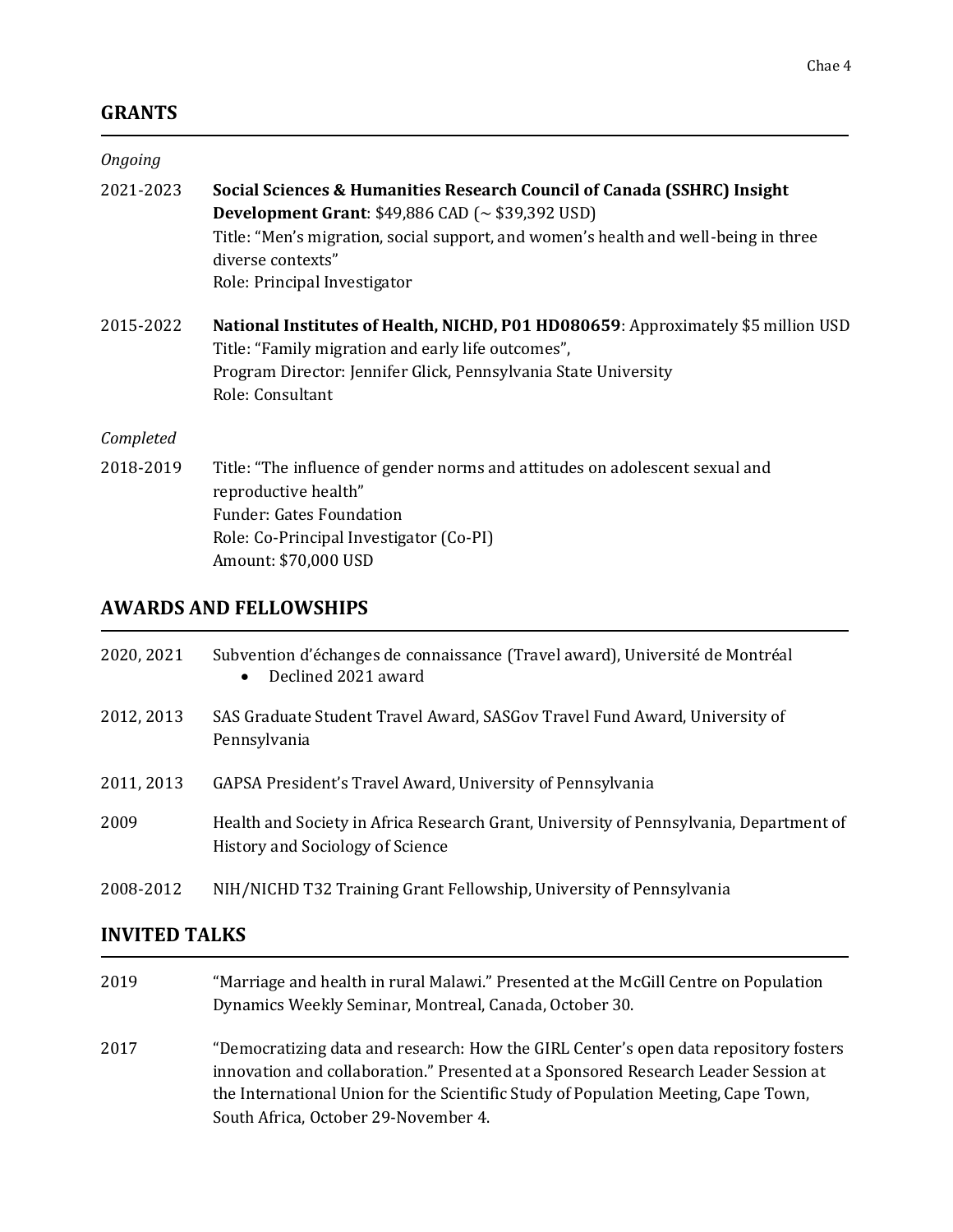2012 "Forgotten marriages? Measuring the reliability of retrospective marriage histories." Presented at a workshop on Quality and Comparability of Demographic Data in Sub-Saharan Africa, Institut National d'Etudes Démographiques (INED), Paris, France, March 20.

#### **CONFERENCE PRESENTATIONS**

2022 **Chae, Sophia**, Hans-Peter Kohler, and Iliana Kohler. "The influence of grandparents' health and mortality on children's well-being." To be presented at the American Sociological Association Annual Meeting, Los Angeles, CA, August 5-9.

> **Chae, Sophia**, Hans-Peter Kohler, and Iliana Kohler. "Intergenerational impact of aging on children's health." Presented at the Canadian Population Society Annual Meeting, Virtual, May 10-13.

> **Chae, Sophia**, Hans-Peter Kohler, and Iliana Kohler. "Intergenerational impact of aging on children's health and schooling." Presented at the Population Association of America Annual Meeting, Atlanta, GA, April 6-9.

2021 **Chae, Sophia** and Victor Agadjanian. "Polygyny and fertility: Continuity or change in sub-Saharan Africa." Presentation at the International Population Conference, Hyderabad, India, December 5-10. (Held virtually due to COVID-19)

> **Chae, Sophia**, Jessie Pinchoff, Mark R. Montgomery. "Adolescent urban migration, schooling, and work in sub-Saharan Africa." Poster presented at the International Population Conference, Hyderabad, India, December 5-10. (Held virtually due to COVID-19)

**Chae, Sophia** and Victor Agadjanian. "The changing polygyny-fertility association in sub-Saharan Africa." Presentation at the Population Association of America Annual Meeting, St. Louis, MO, May 5-8. (Held virtually due to COVID-19)

Agadjanian, Victor and **Sophia Chae**. "Men's migration, marital trajectories, and women's subjective well-being in rural Mozambique." Presentation at the Population Association of America Annual Meeting, St. Louis, MO, May 5-8. (Held virtually due to COVID-19)

2020 **Chae, Sophia** and Victor Agadjanian. "Women's empowerment, marital relations, and the transformation of polygyny in sub-Saharan Africa." Presentation at the American Sociological Association Annual Meeting, San Francisco, August 8-11. (Held virtually due to COVID-19)

> **Chae, Sophia** and Victor Agadjanian. "The changing nature of polygynous unions in sub-Saharan Africa: Implications for women's empowerment and marital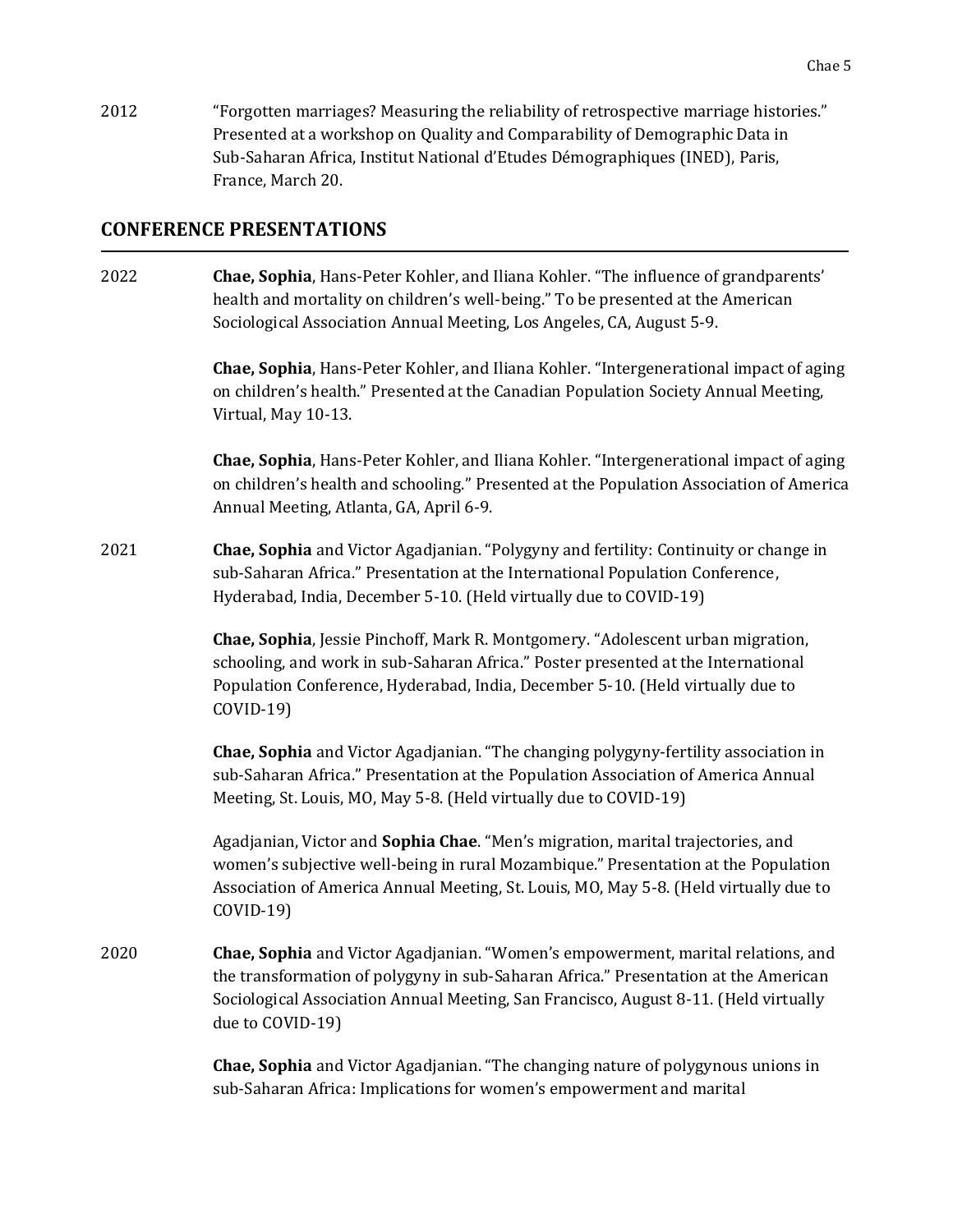egalitarianism." Presentation at the Population Association of America Annual Meeting, Washington D.C., April 22-25. (Cancelled due to COVID-19)

**Chae, Sophia**, Mark Montgomery, and Jessie Pinchoff. "Gender dimensions of migration: Implications for adolescents' schooling in urban areas of Africa and Asia." Poster presentation at the Population Association of America Annual Meeting, Washington D.C., April 22-25. (Cancelled due to COVID-19)

2019 **Chae, Sophia** and Victor Agadjanian. "Transformation of polygyny in sub-Saharan Africa: A cross-national analysis of changing prevalence and characteristics." Presented at the American Sociological Association Annual Meeting, New York, August 10-13.

> **Chae, Sophia** and Victor Agadjanian. "A waning institution? Prevalence, quality, and nature of polygynous marriages in sub-Saharan Africa." Presented at the Population Association of America Annual Meeting, Austin, April 10-13.

2018 Anglewicz, Philip, and **Sophia Chae**. "Marriage and mental health in Malawi." Presented at the Colorado University Population Center Mini-Conference on African Population, Environment, and Health, Boulder, CO, April 25.

> **Chae, Sophia**, Nahla G. Abdel-Tawab, Sajeda Amin, Karen Austrian, Erica Chaung, Kelly Hallman, Barbara Mensch, Thoai Ngo, and Stephanie Psaki. "Gender-based violence against adolescents in seven African countries." Poster presented at the Population Association of America Annual Meeting, Denver, April 26-28.

2017 **Chae, Sophia**, Victor Agadjanian, and Sarah R. Hayford. "Bridewealth marriage in a sub-Saharan Setting: Trends and consequences for women's well-being." Poster presented at the International Union for the Scientific Study of Population Meeting, Cape Town, South Africa, October 29-November 4.

> Kayembe, Patrick, Crispin Mabika, **Sophia Chae**, Jesse Philbin, and Akinrinola Bankole. "Postabortion care patients in Kinshasa, Democratic Republic of Congo." Presented at the International Union for the Scientific Study of Population Meeting, Cape Town, South Africa, October 29-November 4.

> **Chae, Sophia**, Patrick Kayembe, Jesse Philbin, Crispin Mabika, and Akinrinola Bankole. "The estimated incidence of induced abortion in Kinshasa, Democratic Republic of the Congo." Presented at the Population Association of America Annual Meeting, Chicago, April 27-29.

2016 **Chae, Sophia**, Victor Agadjanian and Sarah R. Hayford. "Bridewealth marriage in a sub-Saharan Setting: Trends and consequences for women's well-being." Presented at the Sociology of the Family Refereed Roundtable at the American Sociological Association Annual Meeting, Seattle, WA, August 20-23.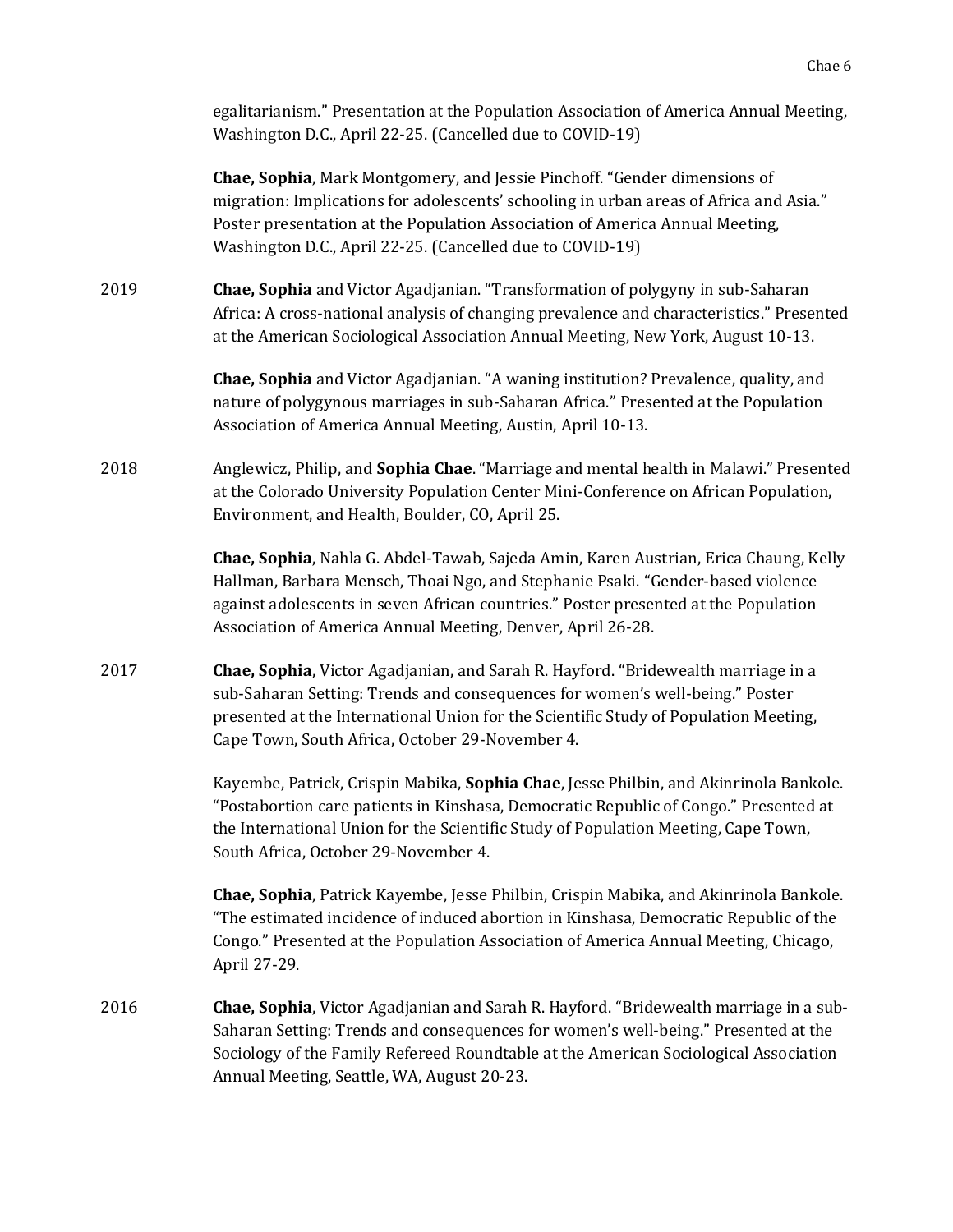|      | Chae, Sophia, Sheila Desai, Marjorie Crowell, Gilda Sedgh, and Susheela Singh.<br>"Characteristics of women who seek induced abortions in developing countries."<br>Poster presented at the Population Association of America Annual Meeting,<br>Washington D.C., March 31-April 2.        |
|------|--------------------------------------------------------------------------------------------------------------------------------------------------------------------------------------------------------------------------------------------------------------------------------------------|
| 2015 | Chae, Sophia, Sheila Desai, Marjorie Crowell, and Gilda Sedgh. "Characteristics of<br>women who seek induced abortions in developing countries." Presented at the African<br>Population Conference, Johannesburg, South Africa, November 30-December 4.                                    |
|      | Chae, Sophia, and Jennifer E. Glick. "Educational selectivity of migrants and current<br>school enrollment in four sub-Saharan African countries." Presented at the Population<br>Association of America Annual Meeting, San Diego, CA, April 30-May 2.                                    |
| 2014 | Chae, Sophia, Sarah R. Hayford and Victor Agadjanian. "Father's labor migration and<br>leaving the parental home in rural Mozambique." Presented at the American<br>Sociological Association Annual Meeting, San Francisco, CA, August 16-19.                                              |
|      | Chae, Sophia. "Forgotten marriages? Measuring the reliability of retrospective<br>marriage histories." Presented at the Population Association of America Annual<br>Meeting, Boston, MA, May 1-3.                                                                                          |
|      | Chae, Sophia, Sarah R. Hayford and Victor Agadjanian. "Father's labor migration and<br>leaving the parental home in rural Mozambique." Poster presented at the Population<br>Association of America Annual Meeting, Boston, MA, May 1-3.                                                   |
| 2013 | Chae, Sophia. "Does parental divorce and remarriage matter for children's schooling?<br>Evidence from rural Malawi." Presented at the International Sociological Association<br>(RC06) Seminar on Demographic and Institutional Change in Global Families, Taipei,<br>Taiwan, March 28-30. |
| 2012 | Chae, Sophia. "Divorce, remarriage, and children's outcomes in rural Malawi." Poster<br>presented at the Population Association of America Annual Meeting, San Francisco, CA,<br>May 3-5.                                                                                                  |
|      | Chae, Sophia. "Divorce, remarriage, and children's outcomes in rural Malawi."<br>Presented at the Mini-Conference on Marriage Patterns, Union Stability, and HIV in<br>Sub-Saharan Africa, San Francisco, CA, May 1-2.                                                                     |
| 2011 | <b>Chae, Sophia.</b> "Forgotten Marriages? Measuring the reliability of retrospective<br>marriage histories." Presented at the African Population Conference, Ouagadougou,<br>Burkina Faso, December 5-9.                                                                                  |
|      | Chae, Sophia. "Divorce, remarriage, and children's outcomes in rural Malawi."<br>Presented at the African Population Conference, Ouagadougou, Burkina Faso,<br>December 5-9.                                                                                                               |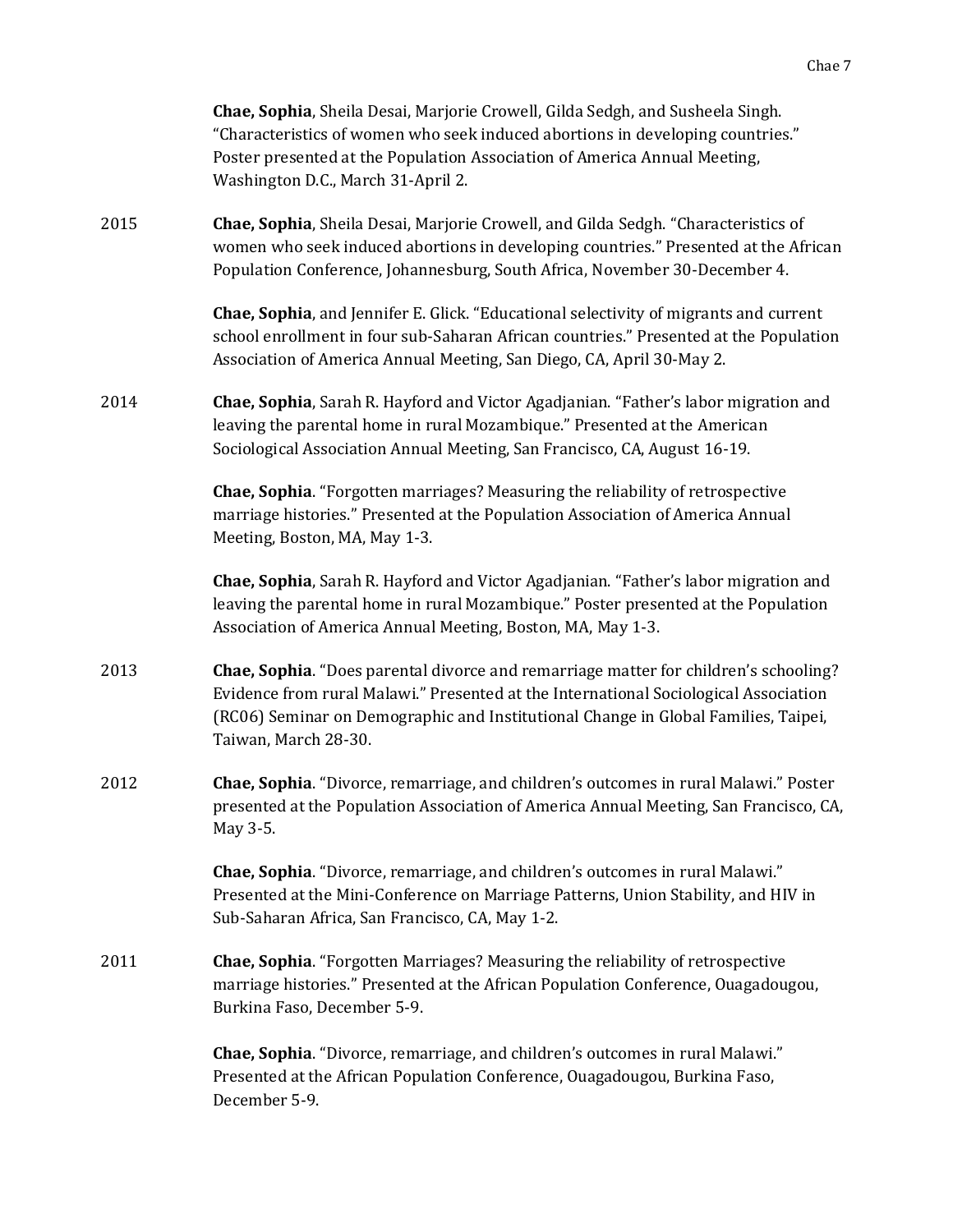**Chae, Sophia**. "Does timing of orphanhood and HIV prevalence matter? A look at orphans' transitions to sexual debut and marriage in four sub-Saharan African countries." Presented at the Population Association of America Annual Meeting, Washington D.C., March 31-April 2.

### **TEACHING AND ADVISING**

#### *Teaching*

DMO3450 (undergraduate): Economics and Population (Winter 2020, 2021, 2022) DMO3600 (undergraduate): Population Sciences (Winter 2022) DMO6371 (graduate): Statistical Methods in Demography (Winter 2020, Fall 2020, Fall 2021) DMO6430 (graduate): Population and Development (Winter 2021, Fall 2021)

*Advising*

Avelin Peguy Angos (PhD expected 2025) Stéphanie Rakatovoa (MA expected 2022) Marc-Andy Lubin (MA expected 2022)

#### **SERVICE AND MEMBERSHIPS**

*Université de Montréal*

2022-Present **Member**, Equity, Diversity, and Inclusion Committee, Department of Demography 2021-Present **Co-Chair**, Visibility Committee, Department of Demography 2020-Present **Departmental Representative**, Pedagogical Cell for Online Teaching, Faculty of Arts and Sciences 2020-Present **Member**, Equity, Diversity, and Inclusion Committee, Faculty of Arts and Sciences 2020, 2021 Member, PhD Synthesis Exam Committee, Department of Demography 2019-Present **Organizer**, Seminar Series, Department of Demography MA Thesis Committee • Lamia Berrada (2021) *Arizona State University* 2014 **Organizer**, Center for Population Dynamics Colloquium Series, Arizona State University *University of Pennsylvania*

2009-2010 **Graduate Student Mentor**, University of Pennsylvania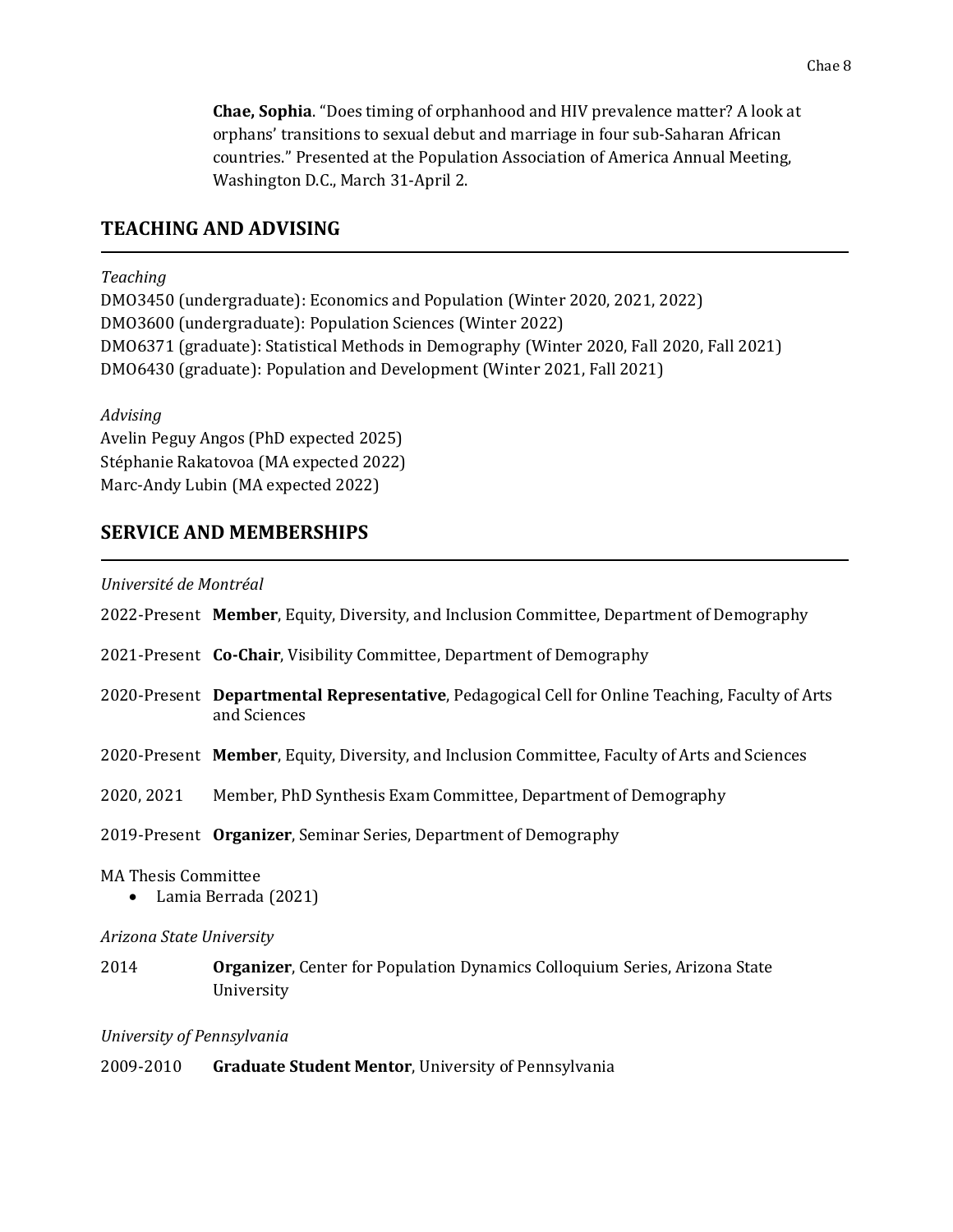#### *External Service*

| 2022      | <b>Discussant, Population Association of America Annual Meeting, Conceptualization and</b><br><b>Measurement of Gender Attitudes</b>                                                                     |
|-----------|----------------------------------------------------------------------------------------------------------------------------------------------------------------------------------------------------------|
|           | Co-chair, Population Association of America Annual Meeting, Families and Health Over<br>the Life Course                                                                                                  |
| 2021      | Poster Judge, International Population Conference                                                                                                                                                        |
| 2021      | Session Chair, Colloquium of Association of Demographers of Quebec (ADQ), World<br>Population Likely to Shrink After Mid-Century, Forecasting Major Shifts in Global<br>Population and Economic Power    |
| 2021      | Poster Discussant, Population Association of America Annual Meeting, Education,<br>Work, and Economic Equality                                                                                           |
| 2021      | Postdoctoral Committee Member (Sociology/Demography), Fonds de recherche du<br>Québec - Santé et culture (FRQSC),                                                                                        |
|           | 2021-Present Associate Editor, Canadian Studies in Population                                                                                                                                            |
| 2019-2021 | <b>Deputy Editor, Canadian Studies in Population</b>                                                                                                                                                     |
| 2019      | Session Co-organizer, African Population Conference, Family and Marriage in Sub-<br>Saharan Africa: Transformation and Consequences                                                                      |
| 2019      | Session Chair, American Sociological Association Annual Meeting, Family Formation<br>Across the Globe                                                                                                    |
| 2019      | Session Chair, Population Association of America Annual Meeting, Gender and<br>Inequality in Low and Middle-Income Countries                                                                             |
| 2017      | Session Organizer, Population Association of America Annual Meeting<br>Family Diversity and Child Well-Being in Developing Countries,<br>٠<br>Family Diversity and Child Well-Being in the United States |
| 2015      | <b>Session Chair, African Population Conference</b><br>Adolescents' Use of Contraception (and Contraceptive Choice)<br>٠<br>Marginalized and High-Risk Youth<br>٠                                        |
| 2015      | <b>Session Discussant, African Population Conference, Sexual and Reproductive</b><br>Decision-making                                                                                                     |
| Reviewer  | Cahiers Québécois de démographie, Canadian Studies in Population, Culture, Health, and<br>Sexuality, Demographic Research, Demography, Development Southern Africa, Feminist                             |